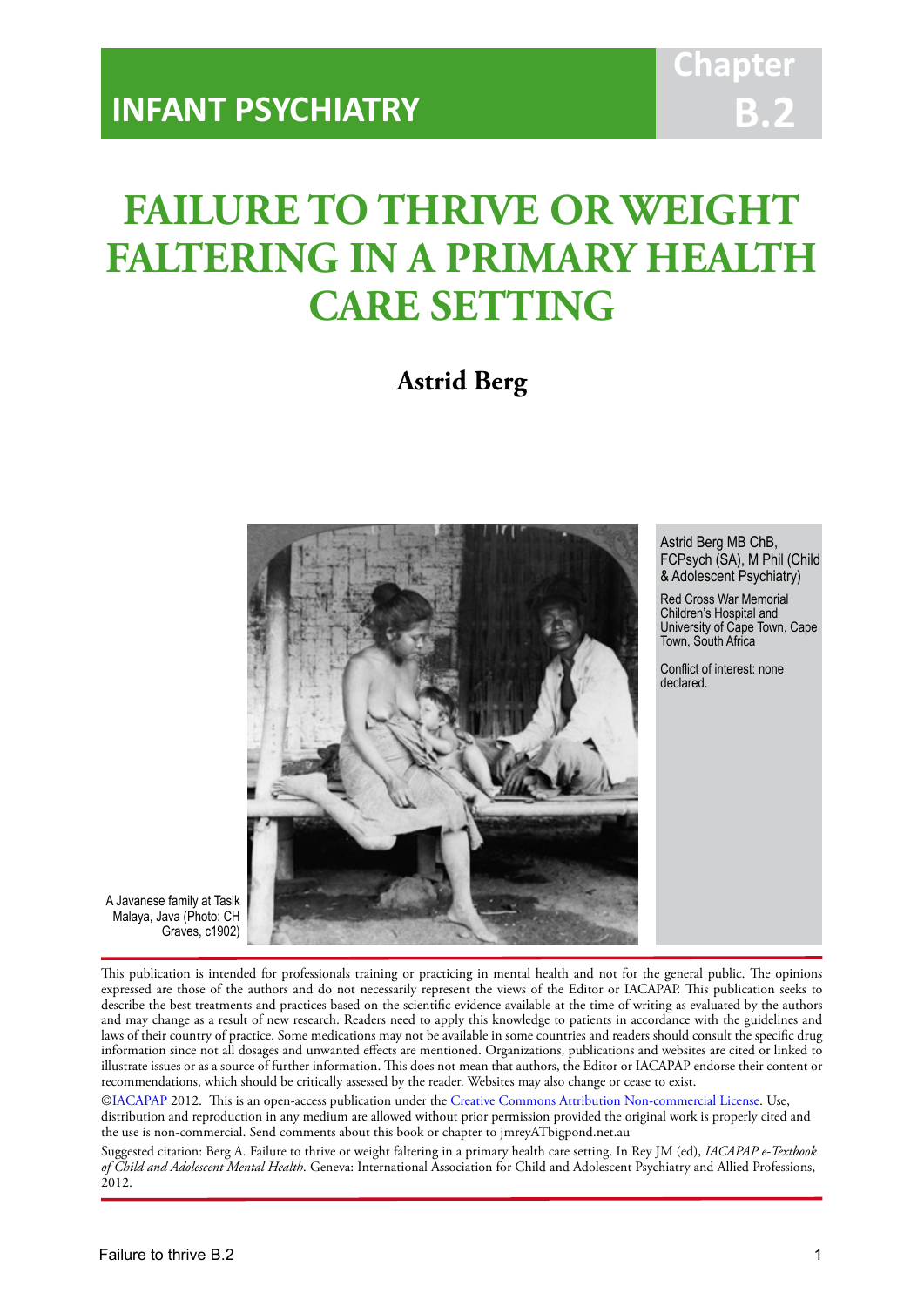mother's first concern is about whether she can maintain the life and growth of her baby (Stern, 1995). Feeding the infant and seeing it develop is a primary task which all parents wish to fulfil. Most mothers want only th growth of her baby (Stern, 1995). Feeding the infant and seeing it develop Lis a primary task which all parents wish to fulfil. Most mothers want move forward, to grow and to progress − children are meant to thrive. Sadly, this fundamental right is missing for many infants all over the world. When things go wrong, when the growth of the baby is impeded for whatever reason, it becomes a serious and profound problem for the parents. It is worth reflecting on the meaning of naming this condition "failure to thrive": does it not imply failure on the part of the caregiver? Could this not do an injustice to the parent? In future we may consider "faltering weight" as a better, less pejorative term to describe this condition.

Feeding varies considerably among children during infancy and feeding problems are very common, affecting up to 30% of infants depending on how feeding problems are defined. However disorders of feeding are still poorly understood. The causes of infant feeding problems are multifactorial, not well known and overlapping the fields of paediatrics and mental health, although physical causes need to always be excluded.

Research has shown that in developing countries children under the age of 5 years are prevented from reaching their full potential because of exposure to multiple risk factors. Poverty plays a central role in mental health in general for adults (Lund C et al, 2010), but particularly it does so for young children. Malnutrition in the early years has serious consequences for brain development (Grantham-McGregor et al, 2007) which could adversely affect children's later ability to learn and progress in school. The long term adverse effect of failure to thrive on cognitive ability should not be underestimated; it has been estimated to be around 4 IQ points. (Corbett & Drewett, 2004)

It is important for infant and child health workers to know that malnutrition is not simply a matter of inadequate food intake or physical illness, but that it can be a manifestation of things having gone wrong in the relationship between mother and child. The term *feeding* does imply that a two-way relationship is part of eating in early childhood (Chatoor, 2002) − a delicate interplay exists between mother and child in the feeding situation. While the World Health Organization recognizes the importance of *stimulation* for young children, there is insufficient emphasis on the centrality of the caregiver-child relationship in the actual feeding situation.

This chapter focus specifically on how priority can be given to the relationship between caregiver and child within the context of a primary health care setting in a developing country such as South Africa. The categories which describe the various reasons for faltering weight are described. The focus throughout shall be on the very young child, under 12 months, bearing in mind that the effects of early problems in this domain extend far beyond the first year of life. The word "mother" is used to denote the adult who is the main caregiver and who fulfils the traditional "mothering" functions. It does not exclude other caregivers such as father, grandparents, day carers and foster parents.

#### **Feeding**

The term "feeding" implies a two-way relationship, a delicate interplay between mother and child in the feeding situation.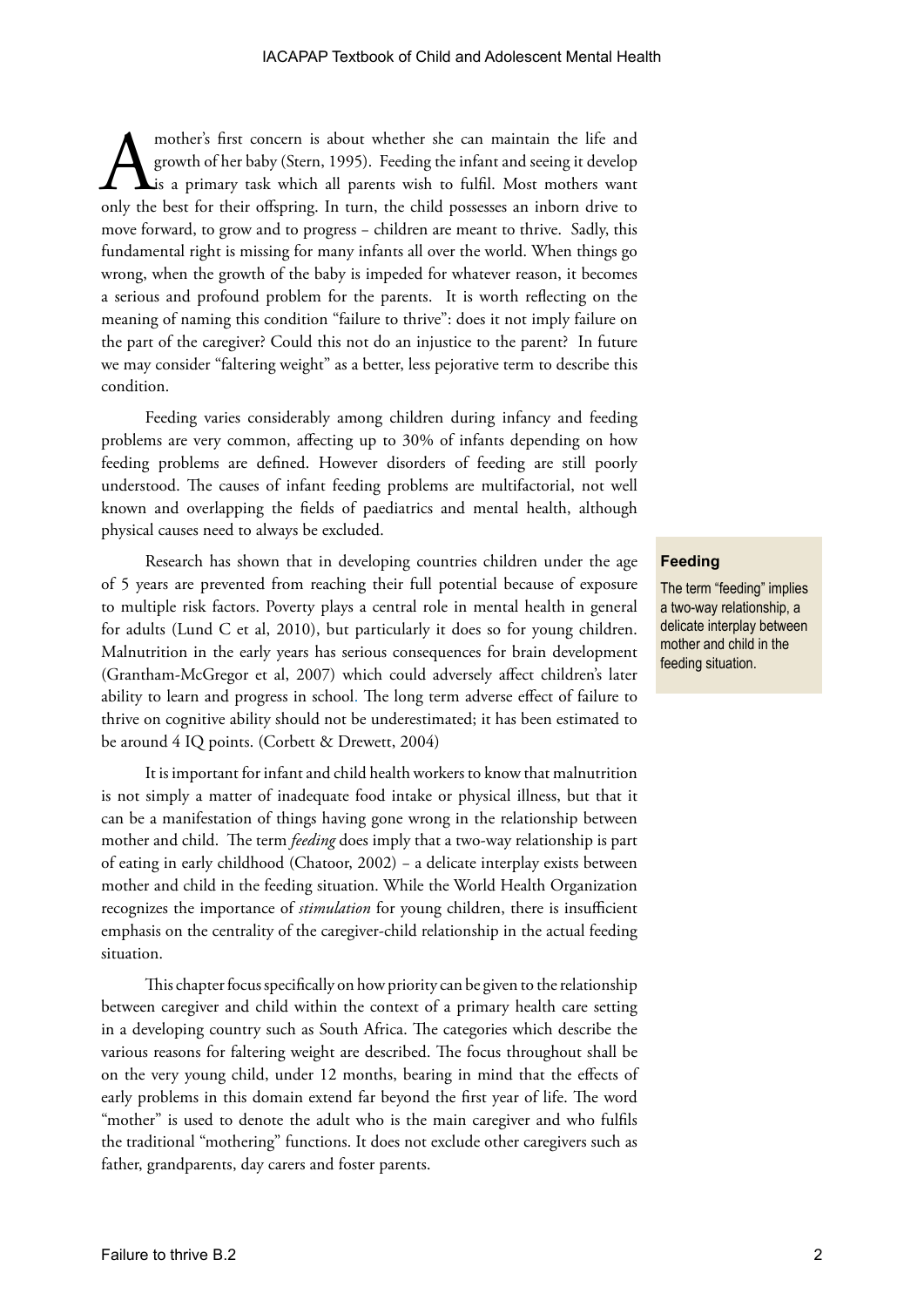# **DEFINITIONS AND CLASSIFICATION**

*Failure to thrive* can be regarded as a descriptive umbrella term which refers to inadequate growth due to a nutritional deficiency. Failure to thrive is often used in clinical practice to mean that the current weight or rate of weight gain of a child are significantly below that expected of similar children of the same sex and age. There is no definite accepted measure to diagnose the condition; most practitioners diagnose failure to thrive when a child's weight for age falls below the fifth centile of the standard growth chart (see Appendix B.2.1). Although failure to thrive was once classified into organic and nonorganic, it is now seen to be the result of the interaction between the environment and the child's health, development and behaviour (Gahagan, 2006). Successful feeding is necessary not only for physical survival but is also tied in with the infant's general development.

#### **DSM-IV and the DC: 0-3R classification systems**

DSM-IV-TR (American Psychiatric Association, 2000) defines "feeding and eating disorders of infancy or early childhood" as a persistent failure to eat adequately resulting in significant failure to gain weight or significant loss of weight over at least one month, and the disturbance is not due to an associated gastrointestinal or other general medical condition. This definition however is limited as it does not include the subcategories or groupings which are evident when working with very young children who exhibit faltering weight.

The *Diagnostic Classification: Zero to Three Revised Edition* (DC0-3R) (Zero to Three, 2005) re-dresses this problem and makes use of the categories originally described by Chatoor (2002). According to DC0-3R, the diagnosis of *feeding behaviour disorder* should be considered when an infant or toddler has difficulty in establishing regular feeding patterns. As has been already stated, the intake of food at this early stage of life is not an isolated activity but part and parcel of the relationship that exists between the caregiver and the baby. Four stages of feeding behaviour disorder are described – these can become evident during specific developmental phases from the first weeks of life until toddlerhood:

- *• Feeding disorder of state regulation*. Difficulty with feeding becomes evident during the neonatal period. Young infants must reach a state of calm alertness in order to feed successfully. Vulnerable infants may have difficulty in reaching this state of calm alertness – an attuned caregiver will be able to help her infant reach and maintain an optimal state for feeding. However if the caregiver is overwhelmed or depressed, she may have difficulty in helping her child attain this state of calm alertness.
- *• Feeding disorder of caregiver-infant reciprocity*. Between 2 and 6 months of age the infant affectively engages with the caregiver. Reciprocal vocalizations, eye contact and physical closeness are the hallmarks of this phase, which Daniel Stern has called the "most exclusively social period of life" (Stern, 1985). It is thus to be expected that if the caregiver is unable to respond to the infant's cues, feeding may become affected. According to Chatoor (2002), these infants could be called "neglected" in that their mothers often suffer from psychiatric conditions, such as affective illnesses and substance abuse. Because of the turmoil in their minds, they are unable to be sufficiently attuned to the cues of their infants. However, the association of serious

Failure to thrive can be regarded as a descriptive umbrella for infants or toddlers who have difficulty in establishing regular feeding patterns and do not gain the expected weight.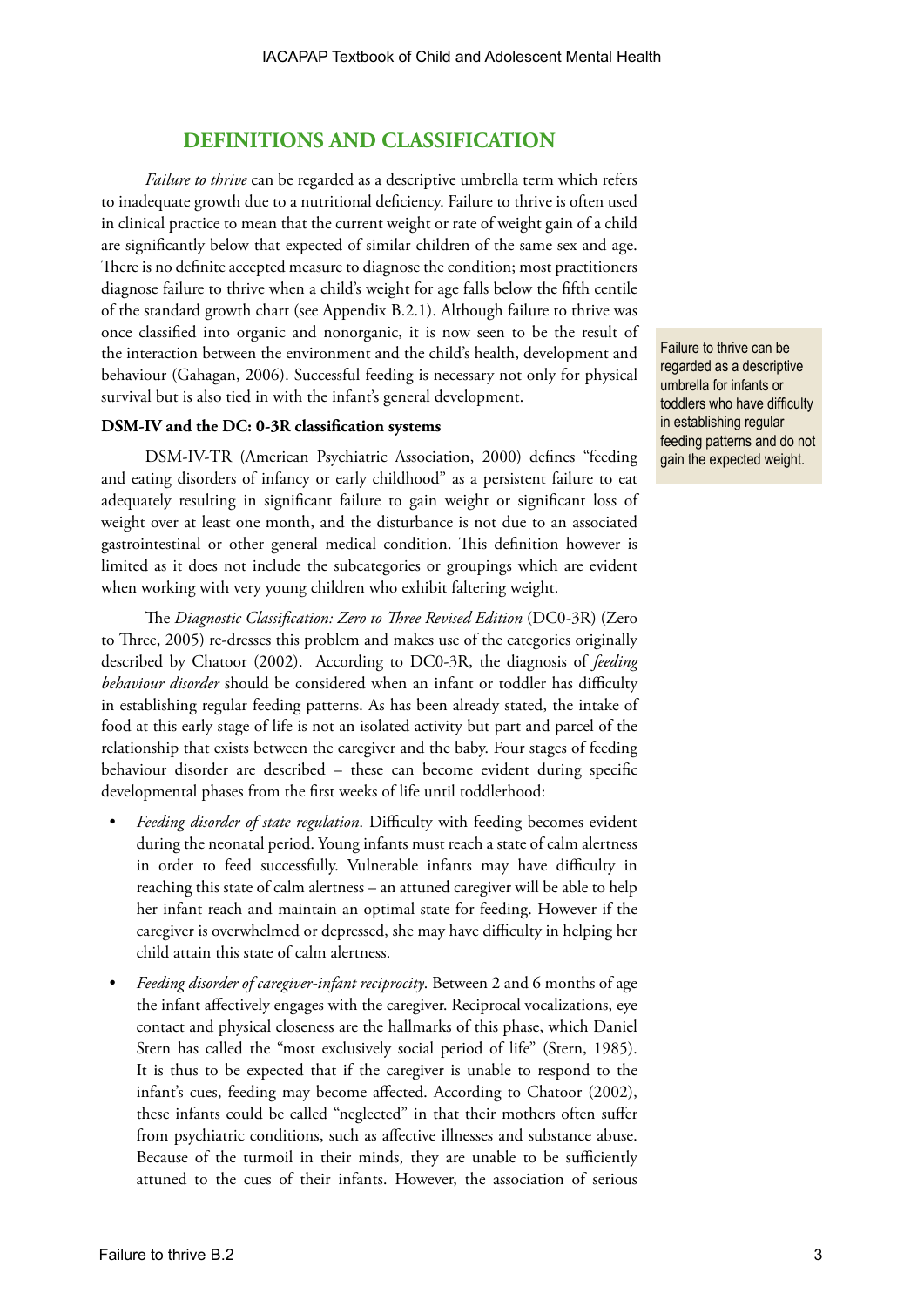

Photo: Kent Page, UNICEF, DRC, 2003.

mental disorders with feeding disorder of caregiver-infant reciprocity may be more applicable to high income countries. In low to middle income countries, mothers' disturbance is often a more reactive one – reactive to very real stressful life events they have to contend with on a daily basis. These hardships are the cause of preoccupation and depressive affect which in turn may account for a lack of sensitivity to her child's cues and thus giving rise to a feeding disorder of reciprocity. It does not necessarily imply neglect or serious mental disturbance in the mother.

- *Infantile Anorexia*. This disorder becomes apparent between the ages of 6 months and 3 years. Chatoor (2002) links it to difficulties in the developmental phase of separation-individuation, as described by Margaret Mahler (1972). If the infant's cues have not been understood and bids for comfort have been responded to by feeding, the infant confuses hunger with emotional experiences and learns to eat or not to eat in response to negative feelings. Eating can then become a battleground resulting in feeding being externally regulated by the parents. This condition causes enormous anxiety in parents who may resort to extreme measures in order to coax their child into eating.
- *• Sensory food aversions*. These become apparent when the infant transitions from baby food to table food. These children are very aware of various sensory stimuli and may respond to the taste, texture, smell and appearance of certain foods. They may show aversive reactions when specific foods are placed in their mouths and are generally reluctant to try out new foods, often resulting in a restricted diet.

*Feeding disorder associated with concurrent medical condition* and *feeding disorder associated with insults to the gastrointestinal tract* will not be dealt with here as they are not developmentally based and can thus be seen at any age.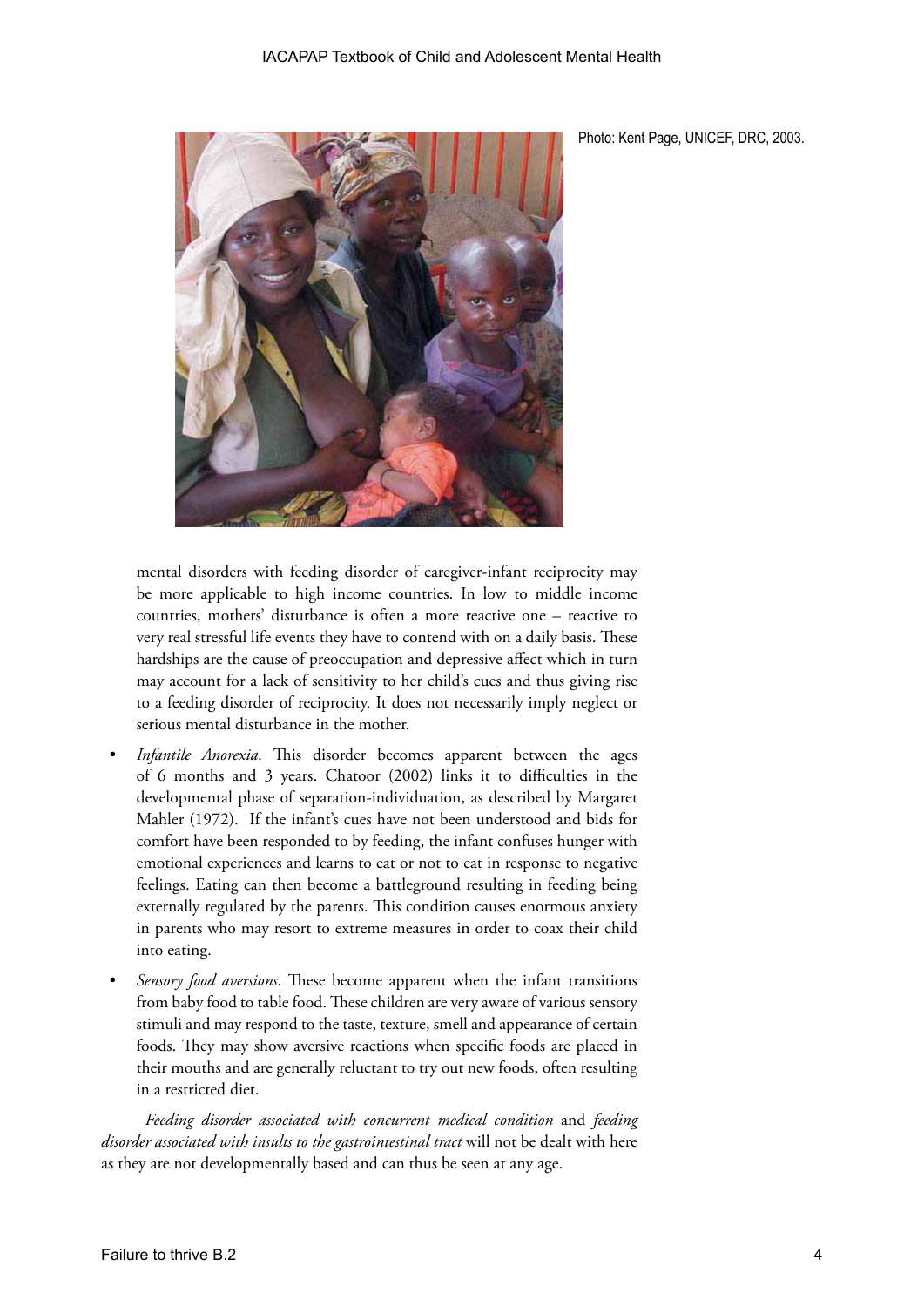# **FAILURE TO THRIVE, ATTACHMENT AND MATERNAL SENSITIVITY**

DSM-III (American Psychiatric Association, 1980) included *growth failure* under the diagnosis of *reactive attachment disorder*; however, by the time DSM-III-R (American Psychiatric Association) appeared in 1987, the link between failure to thrive and reactive attachment disorder was eliminated (Boris & Zeanah, 2005). Subsequent research has shown that most children with failure to thrive do not meet criteria for reactive attachment disorder. Irene Chatoor and colleagues (1998) came to the conclusion that feeding problems and growth deficiencies can occur within the context organized and secure attachment relationships. However, a broad link between failure to thrive and the relationship between mother and baby can readily be made, even if the criteria for attachment disorder are not met.

The attachment relationship is built to a large degree on the ability of the mother to be attuned to her child. From her Uganda study Mary Ainsworth formulated the concept of maternal sensitivity to infant signals, which she correlated with later attachment security (Bretherton, 1992). Mothers who are depressed or preoccupied are likely to be less available to respond to their infants promptly and appropriately (Patel et al, 2004). This lack of sensitivity can be manifest in the feeding situation − which during the first year of life is the mother's main task and the infant's main physical need. What is then needed is for mothers to be made aware of this link and to help them become responsive to their babies in the daily feeding situation.

# **RESPONSIVE FEEDING**

Nutrition and primary health care programmes place emphasis on concrete feeding practises and on the actual diet given (Bourne et al , 2007; Bowley et al, 2007; Cattaneo et al, 2008), often with no mention of the fact that feeding in young children is embedded in the relationship with the care-giver. However it is encouraging to note that over the last decade there has been an increasing awareness of the need a child has for a responsive care-giver, also in the feeding situation. Thus the concept of *responsive feeding* has been developed and is being

#### **A child rearing context in Mozambique***: Madzawde*

Once born a baby was considered to have madzawde - during this period the mother had to breastfeed her child for 2 years and a symbiotic relationship between mother and infant was unconditionally guaranteed by this state of madzawde. The mother used the breast for comfort, the child was carried on the back and she would sleep with the child. This provided an opportunity of optimal physical and psychological care during the early phase of life. Two years after the birth of the baby the parents performed a madzawde ritual which marked the point of separation between mother and child and allowed for the re-establishment of the marital relationship. If this ritual was not performed according to the custom a set of physical symptoms could ensue which would affect the child and could even lead to death. This phase and ritual is rooted in the deep cultural knowledge of what a child needs in the first years of life and has been transmitted from one generation to the next. However, the war experiences in this region disrupted the ability of parents to carry out this ritual and it is postulated that the etiology of the Protein-Energy-Malnutrition subsequently seen in this area is elated not so much to lack of food, but with the disorganization of madzawde (Igreja, 2003).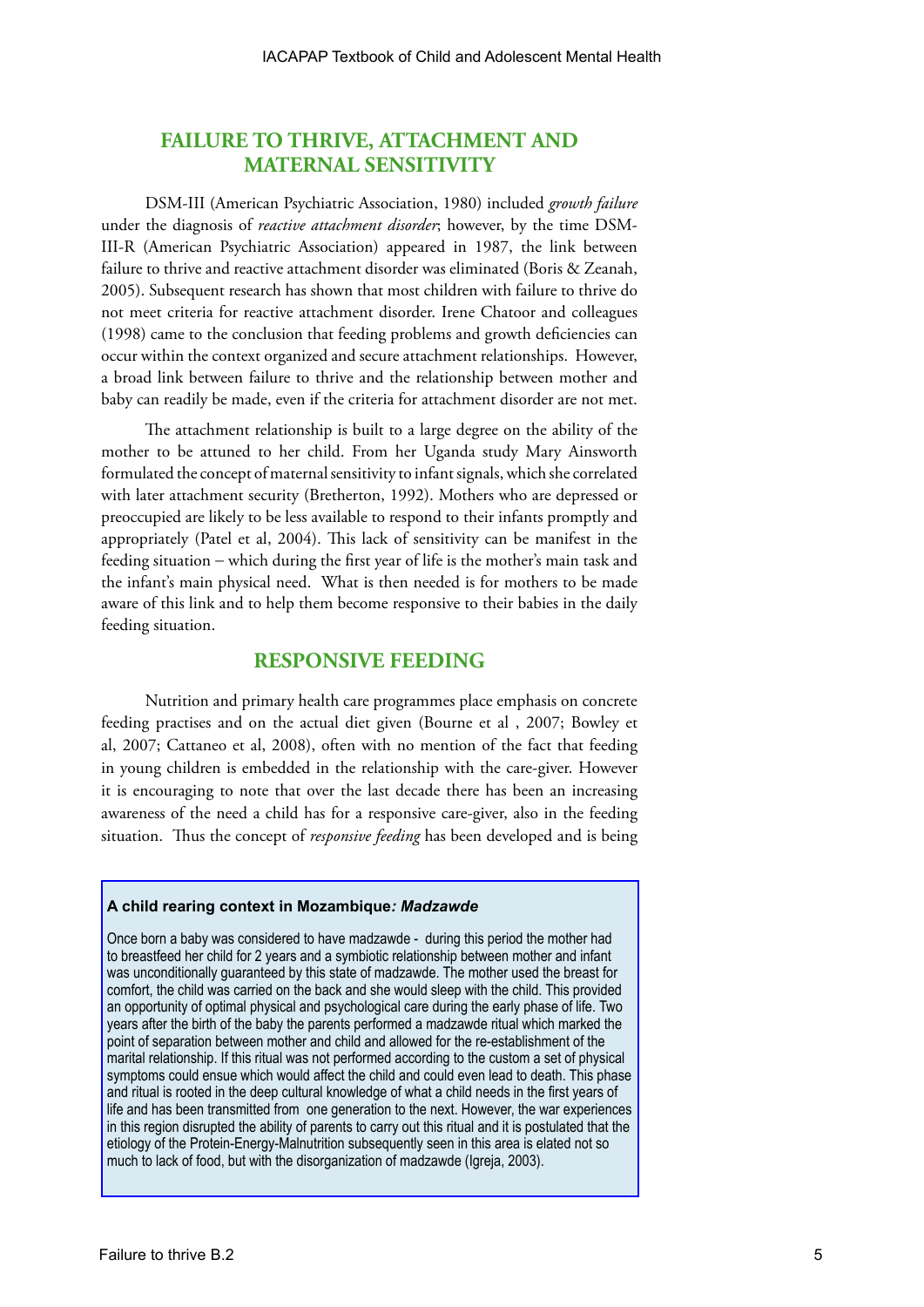incorporated in the scientific literature as well as nutrition programming (Bentley et al, 2011).

Parents and caregivers vary in the way they feed their children – this depends not only on the socio-economic context but also the cultural milieu in which the child is being raised. However, generally speaking, positive verbalizations and attentive mothers are associated with greater acceptance of food and better growth. While breastfeeding is the norm in most non-western cultures, times of weaning can be marked by specific rituals, which, if disturbed can lead to faltering weight (see Box in Page 5).

When planning nutritional intervention programmes for young children, simple and basic messages need to be given, messages which are easily conveyed and which make sense across different cultural settings. Black and Aboud (2011) conceptualized a four-step process between caregiver and child that reflects reciprocity and mutuality and is at the heart of responsive feeding:

- 1. The caregiver creates a context which promotes interaction this would include having a routine, a structure, expectations and a positive emotional atmosphere.
- 2. The child responds and gives their signals to the caregiver.
- 3. The caregiver in turn responds promptly in a manner that is supportive, contingent and tailored to the child's developmental abilities and needs.
- 4. The child will then experience a predictable response.

While the above steps are clear and, on the face of it, easy to implement, much depends on the caregiver's ability to be attuned to the child and to be able to respond contingently. The third step in the above sequence is the one most dependent on, and reflective of the caregiver's state of mind. Chronic lack of resources, which includes not only material but also the lack of supportive relationships, makes people more vulnerable to additional stress, which contributes to further resource loss (Hobfoll, 2001). In developing or low income countries this chronic lack of resources is more prevalent. It is thus not surprising that growth stunting is a significant link in the chain of events that lead to ultimate poor educational outcomes for children in the developing world (Grantham-McGregor et al, 2007).

Concepts such as *responsive feeding* are helpful in articulating the possible mechanisms that are at play in the feeding situation. However it must be remembered that most parents are able to keep their infants alive and feed them well without having been taught how to do it. It is knowledge that has been passed on through the generations and, whatever the methods used, it has worked, otherwise that particular group of humans would not have survived. Daniel Stern's (2002) words ring true: "*A mother's caregiving repertoire need not be taught, in fact cannot be taught, but it can be disinhibited*."

The question then is how can a mother, father or other caregiver be *disinhibited* so as to become a responsive feeder of her baby? And, if we step further back, how do we identify caregivers who are struggling? Given that there might be millions of such children in developing countries, how do we find them and their parents? One possible point of entry will be put forward here.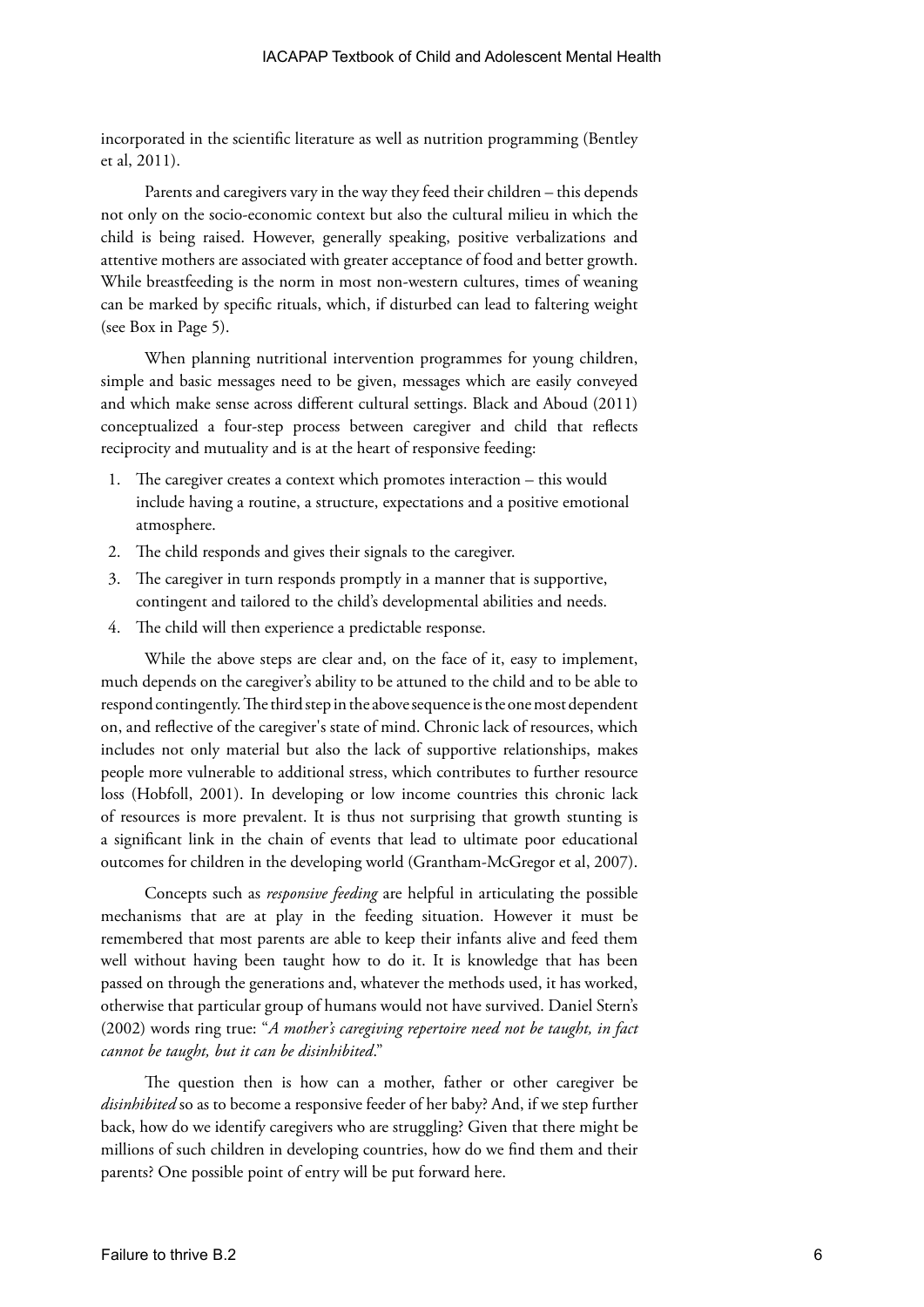# **PRIMARY HEALTH CARE SETTING FOR INFANTS IN A DEVELOPING COUNTRY**

It is usual practice that all infants and toddlers are weighed on their scheduled immunization clinic visits. Growth monitoring has been used as a screening tool to identify vulnerable children during these visits. The child health chart used in South Africa contains a graph which incorporates the weight for age of the child at every clinic visit. Children who deviate from their trajectory are considered to be at risk and are referred for nutritional support. Clinical experience has shown that faltering weight can be associated with a variety of socio-emotional factors and can be a useful entry point for mental health practitioners.

 If mental health services are available, these children and their caregivers are also referred to an infant mental health practitioner. It would be the task of this practitioner to ascertain whether factors relating to the child's socio-emotional development could be contributing to the faltering weight. It must be noted that for many caregivers anywhere, let alone in developing countries, the notion of an infant being affected by psychological factors such as family conflict or maternal depression is novel and care has to be taken to introduce this possibility in a gentle and understandable way (Berg, 2007). The following steps are guidelines which are useful when meeting a mother and an infant with faltering weight in a primary health care setting.

# **Background information of family and child**

*• The mother's trust has to be gained*. She may come from a setting where she has been blamed for her child's poor weight gain and thus may be angry or closed in her attitude to health professionals. Trust is established by having a nonjudgmental attitude and giving a simple explanation about the finding that often children's problems with feeding and gaining weight have to do with factors other than provision of food. Such factors are mother's emotional problems caused by difficulties within families, stressful life events and the like. Usually this makes sense to the caregivers and they are willing to talk about their lives. In addition, confidentiality needs to be stressed. Most

The toddler NB was referred at the age of 14 months with the problem of faltering weight, which started when she was 3 months of age. While the history was taken in terms of the family and day care arrangements, it was noted that NB was very hesitant in approaching the biscuit that had been placed in front of her. She took a long time to approach it and, once she had it in her hand, examined it with great care. Only then did she put it in her mouth and started chewing on it. This observation of long hesitancy and careful examination made the health care provider ask more details about her weaning. This turned out to have been a traumatic time for mother and NB who, at the age of 3 months, was not ready to be taken off the breast – for at least one month mother battled to get her to accept the bottle; mother had no choice as she had to return to work.

NB's sensitivity and temperament was explained to mother who agreed with the observations. When she returned 2 weeks later her weight had increased from 8.3kg to 9.1 kg and mother spontaneously said that she was happy that she had been referred to us.

This simple case vignette illustrates how much information can be gleaned by observing the infant and what relief can be provided to the mother that she and her child can be understood and not judged.



Click on the picture to access the NICE clinical guideline Routine Postnatal Care of Women and their Babies.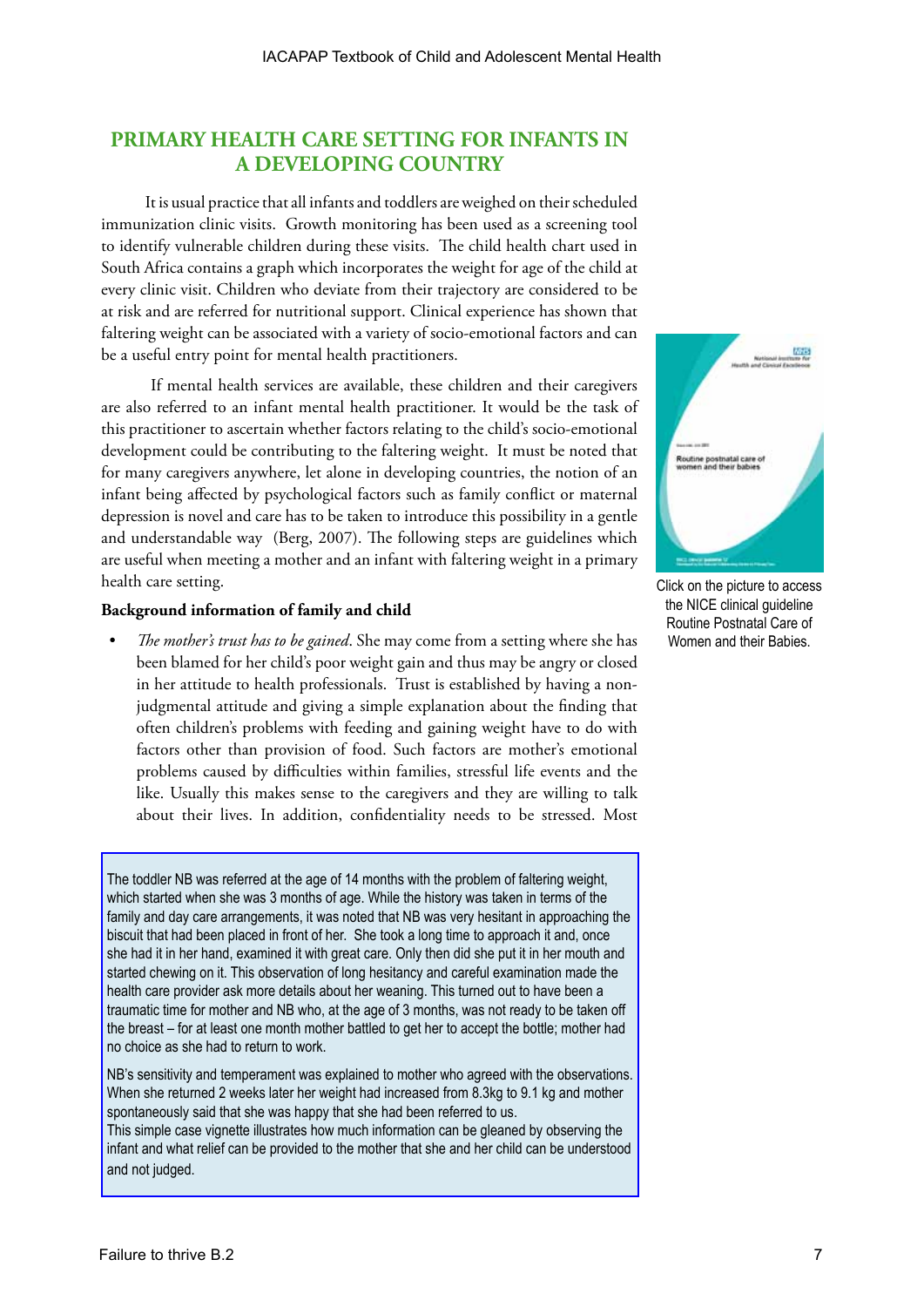

**Faltering weight in primary health care**

The University of Cape Town Parent-Infant Mental Health Service is based at the local children's hospital and as part of its outreach programme provides a clinical service to a large township on the outskirts of the city. A child psychiatrist, together with a community counsellor who also acts as interpreter and cultural broker, visit the same well-baby clinic on a weekly basis. It is known as the "Mdlezana Centre".

Infant mental health is a concept that is new and unknown in many communities. Even though it is central, mental health as such is not high on the list of priorities that have to be dealt with in these communities, which are struggling to cope with the daily tasks around survival. Mental health in infants is even more foreign. A way had to be found whereby at risk mother-infant dyads could be identified

and referred. It also had to be done in such a way as to not frighten or alienate mothers who might experience such a referral to an outside doctor in a negative or threatening way.

Over time it became evident that faltering weight could constitute a sign that all was not well, and that this was not necessarily due to food insecurity, but due to maternal inhibition. Infant weight is recorded at each visit and plotted on the "Growth monitoring chart". In many clinics supplementary food is given in cases where growth has been unsatisfactory. However, despite this, many babies fail to respond, underlining the point made earlier that feeding hinges on the relationship between mother and infant. The centre's mission statement can be seen in page 9.

mothers come from tight communities where there is much observation and gossip, which results in many not feeling safe to openly discuss their concerns.

- *• Information about the family constellation*. Relevant information here is the whereabouts of the father of the baby and the presence or absence of the maternal grandmother. Clinical experience attests to the fact that frequently mothers harbour negative feelings and thoughts towards the father of the baby; this may play itself out in the mother rejecting the infant because of the conscious or unconscious association of her child with its father. The support of the maternal grandmother is crucial, particularly with very young mothers. Traditionally, maternal grandmothers perform central advice giving roles and when this is disrupted for whatever reason, the young woman feels abandoned, both physically and emotionally.
- The third task is to look closely at *the weight trajectory* of the baby and to note when the weight dropped. Enquiries can then be made as to changes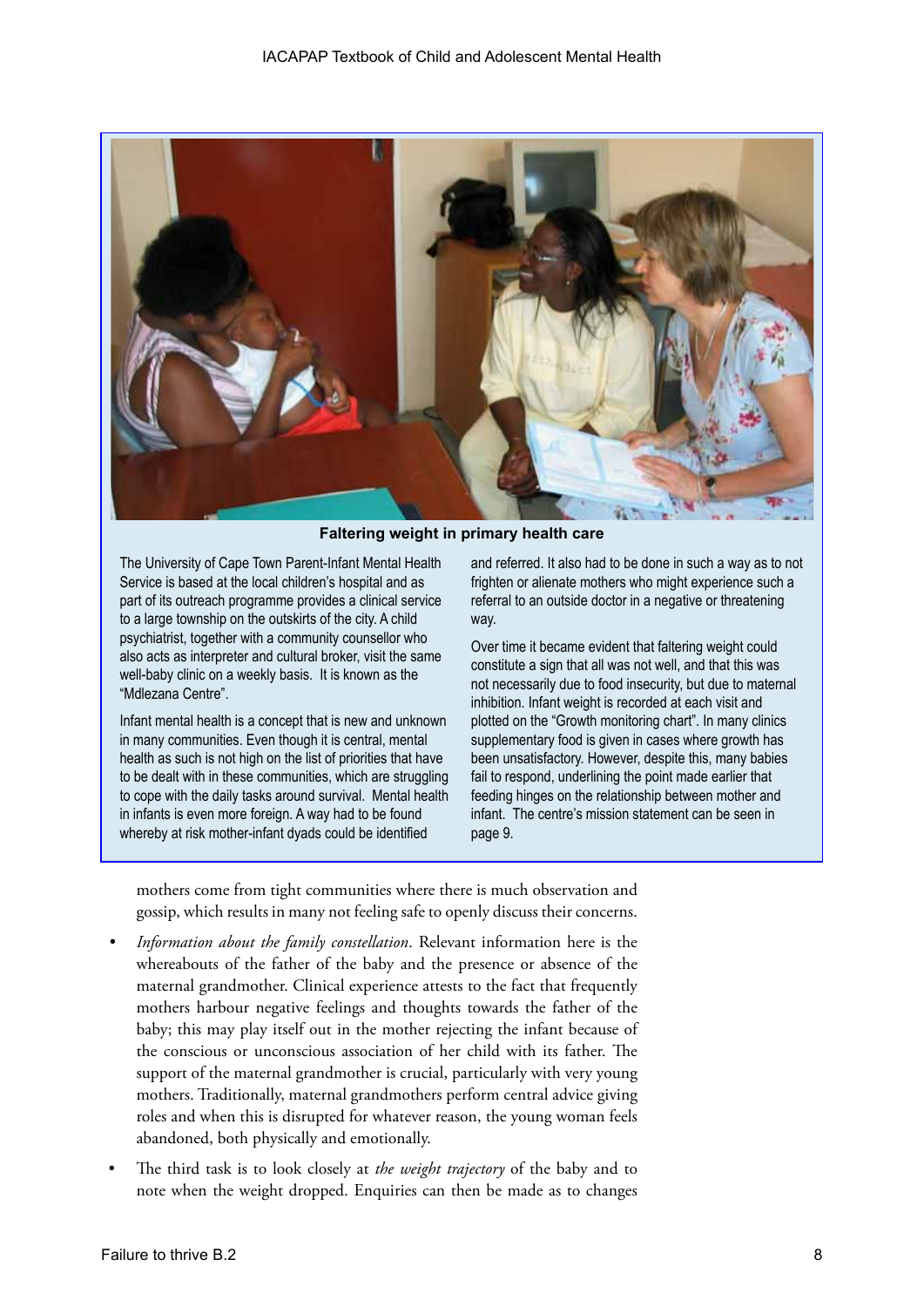

that occurred during that time. It is important to explain to the mother the impact these events could have had on her and her child. The time of weaning needs to be noted as the weight loss often occurs at that time. Prolonged breast feeding may be a sign of difficulty in separation and could affect the acceptance of solid food – it could be the beginning of infantile anorexia.

• A *physical examination* may be necessary if there are dysmorphic features or suggestions of underlying diseases that may affect growth. Things to look for include skin rashes, cleft palate, symptoms of respiratory or cardiac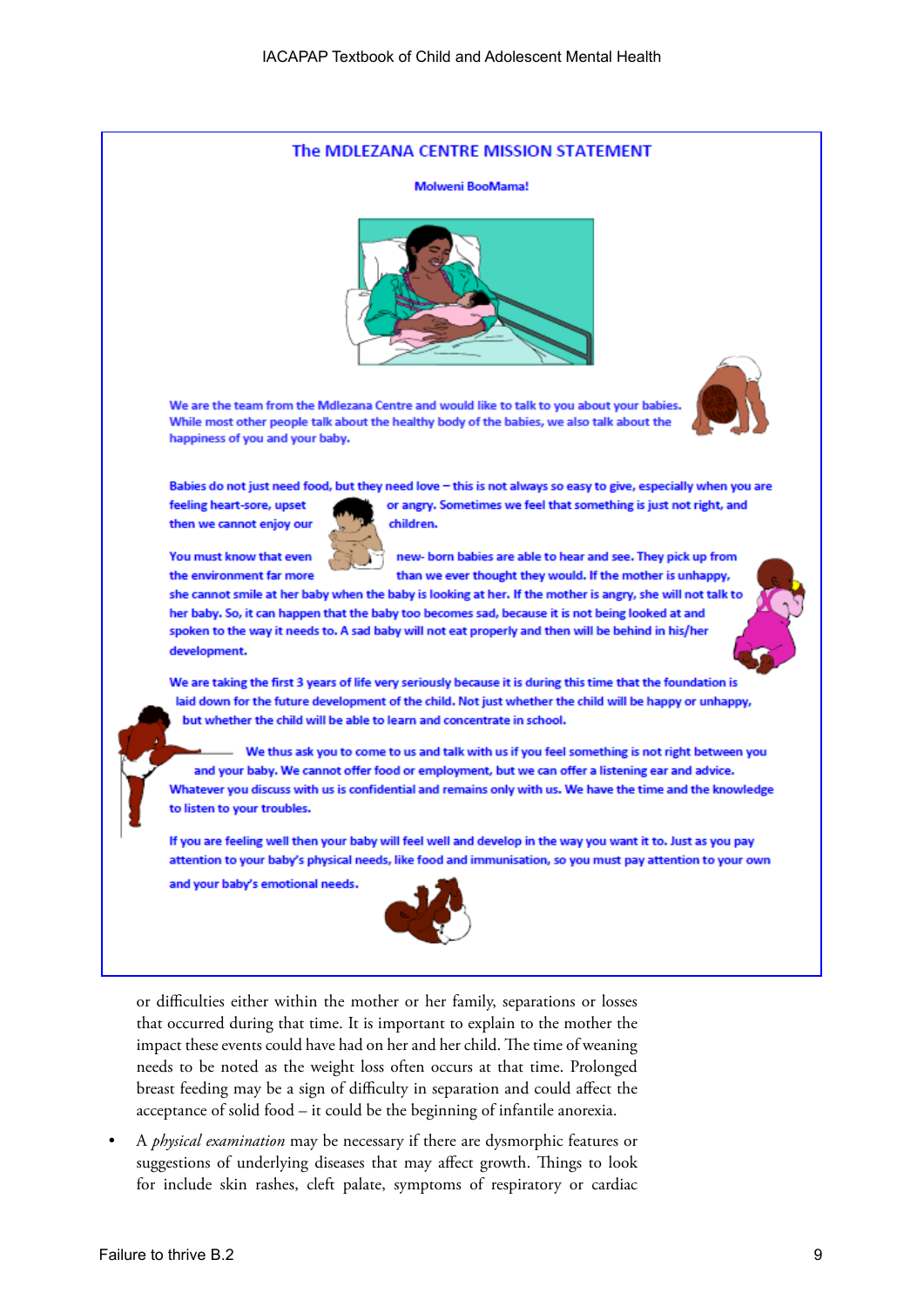disease (e.g., cyanosis, tachypnoea), abdominal distension or organomegaly, evaluation of suck-swallow coordination, presence of dysmorphic features suggestive of a genetic disorder, such as Down's syndrome; intellectually disabled children often have feeding problems.

However, the point that is made in this chapter is about the emotional connectedness or dis-connectedness between caregiver and child and that it is this that affects the feeding relationship. The purpose of gathering information and talking about facets of the mother and baby's life is to enable the mother to have a space in which to think, make links and find meaning, and thus to produce a greater awareness of how her mind and her actions impact on her child. It also provides the mother with the only opportunity she may have to share her hardships with an empathetic listener. Most caregivers understand that concrete help in the form of employment, grants, and food cannot be given in such a service and appreciate the fact that there is a safe space in which they can be heard.

#### **Assessment of child and caregiver-child interaction**

While the above information is being gathered, note is taken of the manner in which mother gives information, the way in which she handles and holds her child. In particular it is noted how mother interacts with her infant – is she aware of his needs? Is she attuned to what he is doing? This naturalistic observation, as opposed to using formal observation measures, has the advantage that it allows an open-ended approach.

In primary health care settings and in developing countries standardised assessment scales are often difficult to use as they require specialized training and are mostly based on samples from developed countries. The *parent-infant relationship* can be rated according to the Parent-Infant Relationship Global Assessment Scale (PIR-GAS) of DM0-3R (Appendix B.2.2). The *emotional and social functioning of the child* can be assessed using the Description of Capacities for Emotional and Social Functioning of the Zero to Three System (2005) (Appendix B.2.3).

Besides these naturalistic observations and assessments, there is one technique which may be particularly useful in a resource-poor setting. As Winnicott used the spatula game in order to assess the infant's level of anxiety, so a *biscuit* can be used in order to observe the infant more closely. The biscuit is placed within reach of the infant and a close observation is made as to how the infant approaches this new object. Is there curiosity to feel, to mouth it? Is there a long period of hesitation or does the infant grab it with confidence and spontaneity? Does the infant show interest in it at all? Observing the use of the biscuit is a technique similar to the observation of the manner in which an older child would engage with a toy and is a useful adjunct to the overall assessment of the infant. A baby who grabs the biscuit with confidence, who explores it with his mouth and who can play with it, is of less concern than an infant who barely notices the new object or who is too inhibited to venture forth and take hold of it. That infant may be physically not well, but it may also mean that the child has become withdrawn, lacking in energy and vitality – either way, this baby requires our attention (Berg, 2010).

#### **Working with a cultural counsellor and interpreter**

The majority of health care interactions in a developing country such as South Africa take place in the presence of a third party. This person, who may A biscuit is useful to observe the infant's behavior more closely.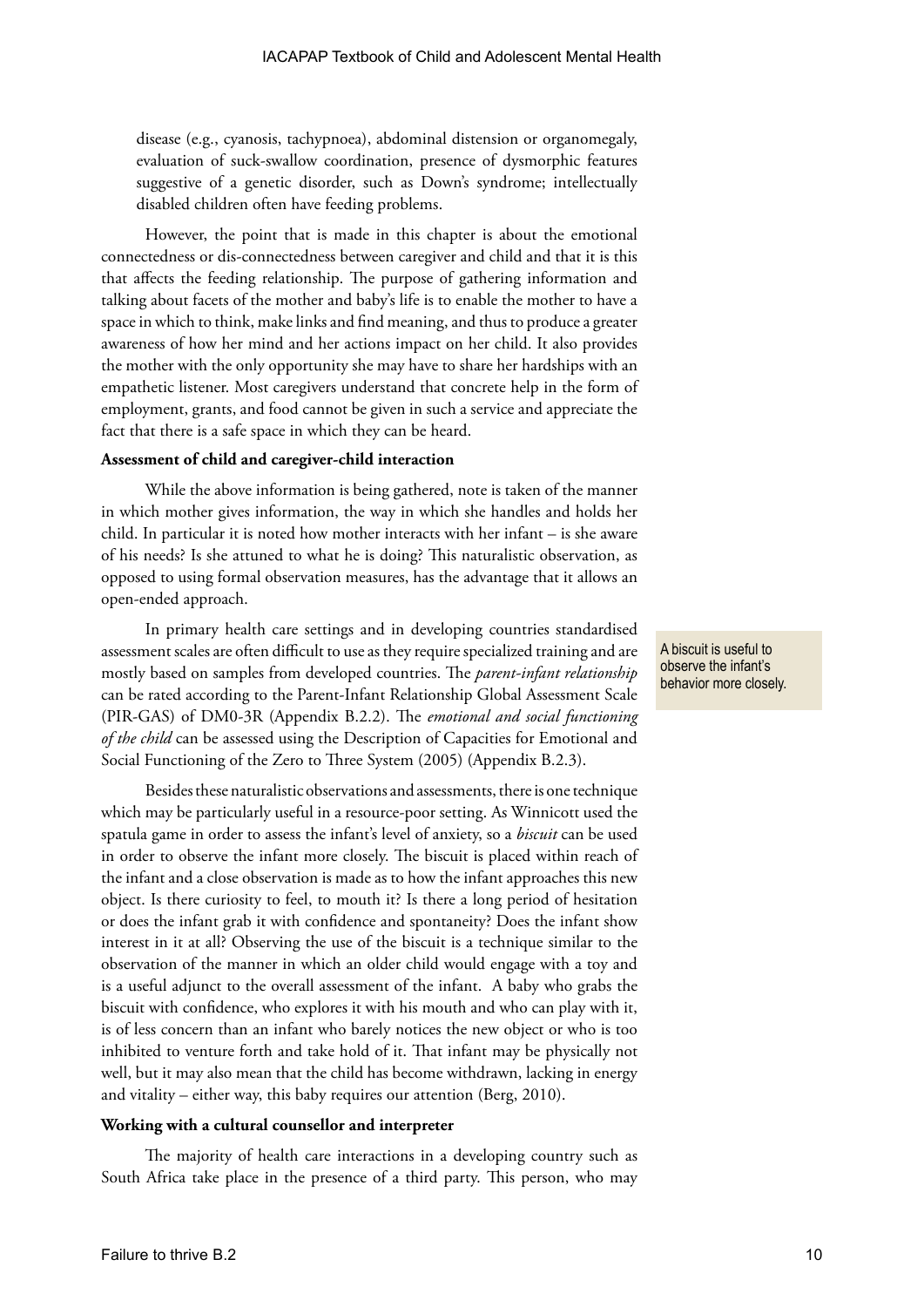be a nurse or a lay individual, is expected to serve a function that is well beyond that of a mere language interpreter and should be regarded as a *cultural broker* and co-therapist. If the health care provider comes from a different culture, then it is incumbent to ensure that there is proper translation. It is imperative that cultural norms and values be understood and, if there is a disjunction between western bio-medicine and traditional healing methods, then mediation and explanation is essential. The close working together between the health care provider and the cultural broker ensures that communication is clear and respectful. The primary health care clinic is a system in itself and has its own culture. It is wise to adjust to this where possible and not to alienate staff by making extra demands on their time.

# **CONCLUSION**

Faltering weight in an infant is a sign that all is not well. This does not necessarily mean that insufficient protein and calorie intake is the cause, nor does it mean that the child is physically ill. Both these factors need obvious exclusion before other influences are considered. This Chapter addresses these other influences of which the most important may be maternal depression and preoccupation which may be the cause of non-responsive feeding of the child.

Offering a space in which confidentiality is assured, and where the mother is able to think and make links is often all that is needed to gain awareness and insight. In this way behaviour changes and the child is provided with a predictable, developmentally appropriate response in the feeding situation. Not only may this lead to a more robust weight gain, but it will also lay the basis for a more secure relationship between infant and caregiver which is the beginning of mental health for all.



The author working with an interpreter (and cultural broker) in a South African clinic.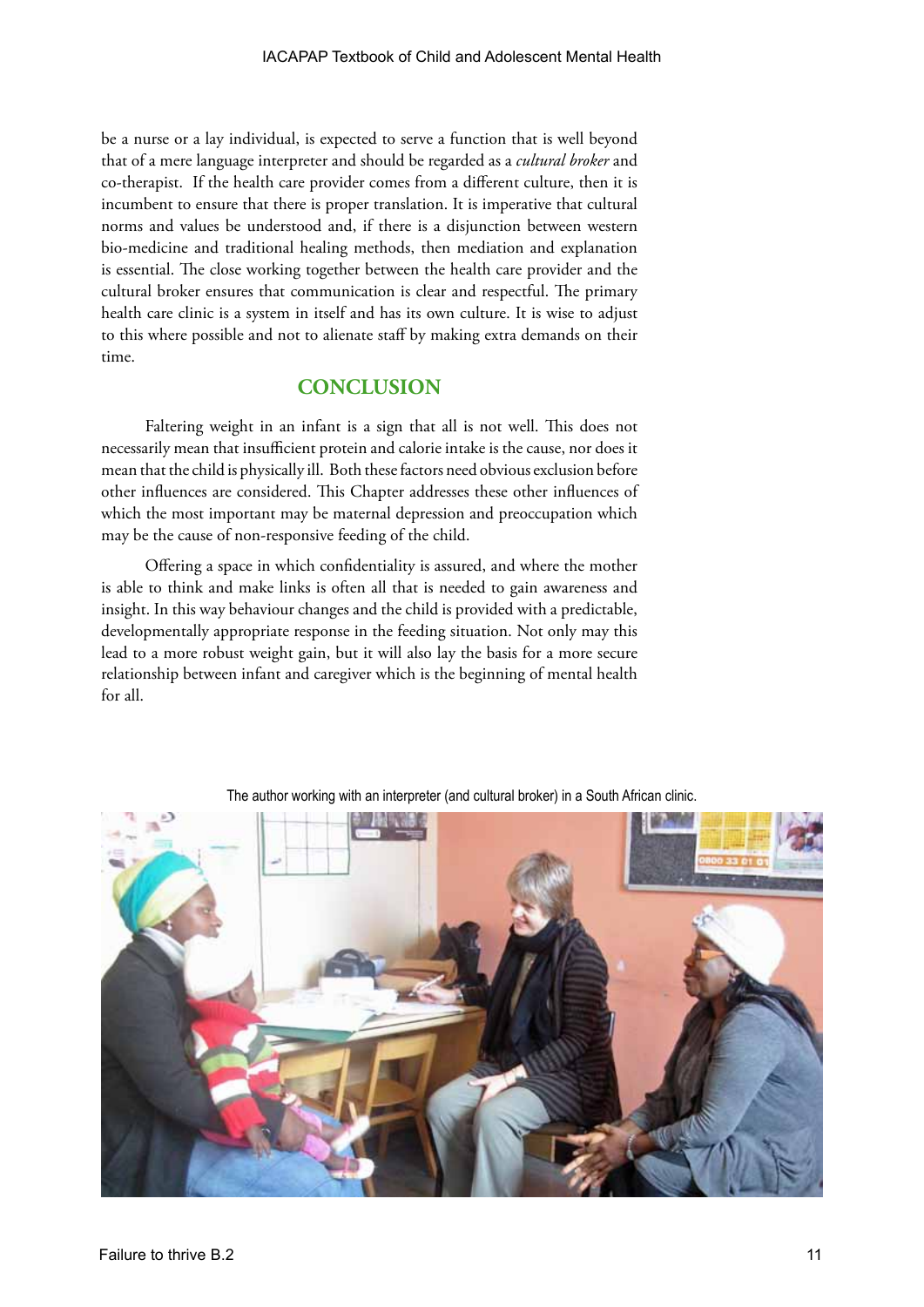# **REFERENCES**

- American Psychiatric Association (1980). *Diagnostic and Statistical Manual of Mental Disorders*, Third Edition. Washington DC: American Psychiatric Press.
- American Psychiatric Association (1987). *Diagnostic and Statistical Manual of Mental Disorders*, Third Edition Revised. Washington DC: American Psychiatric Press.
- American Psychiatric Association (2000). *Diagnostic and Statistical Manual of Mental Disorders*, Fourth Edition, Text Revision. Washington DC: American Psychiatric Press.
- Bentley ME, Wasser HM, Creed-Kanashiro HM (2011). Responsive feeding and child undernutrition in lowand middle-income countries. *Journal of Nutrition,*  141:502-507.
- Berg A (2007). Ten years of parent-infant psychotherapy in a township in South Africa. What have we learnt? In Pozzi-Monzo M (Ed), *Innovations in Parent-Infant Psychotherapy*. London: Karnac (pp. 215-230).
- Berg A (in press). Infant-parent psychotherapy at primary health care level in South Africa – Report on the establishment of a service. *South African Medical Journal*.
- Berg A (2010). [Fallire la crescita. Il dubbio sul cibo per nascondere il dubbio sull'amore]. Failure to Thrive. Doubt about food to hide doubt about love? In Bisagni F (Ed.), *Dialoghi d'Infanzia. Voci dall'Inter-School Forum on Child Analysis 2008-2009.* Torino: Antigone.
- Black MM, Dubowitz H, Hutcheson J et al (1995). A randomized clinical trial of home intervention for children with failure to thrive. *Pediatrics*, 95:807-814.
- Black MM, Aboud FE (2011). Responsive feeding is embedded in a theoretical framework of responsive parenting. *Journal of Nutrition,* 141:490-494.
- Boris N, Zeanah CH (2005). Practice parameter for the assessment and treatment of children and adolescents with reactive attachment disorder of infancy and early childhood. *Journal of the American Academy of Child and Adolescent Psychiatry,* 44:1206-1219.
- Bourne LT, Hendricks MK, Marais D et al (2007). Addressing malnutrition in young children in South Africa. Setting the national context for paediatric food-based dietary guidelines. *Maternal & Child Nutrition,* 3:230- 238.
- Bowley NA, Pentz-Kluyts MA, Bourne LT et al (2007). Feeding the 1 to 7-year-old child. A support paper for the South African paediatric food-based dietary guidelines. *Maternal & Child Nutrition,* 3:281-291.
- Bretherton I (1992). The origins of attachment theory: John Bowlby and Mary Ainsworth. *Developmental Psychology,* 28:759-775.
- Cattaneo A, Timmer A, Bomestar T et al (2008). Child nutrition in countries of the Commonwealth of Independent States: time to redirect strategies? *Public Health*

*Nutricion,* 11:1209-1219.

- Chatoor I (2002). Feeding disorders in infants and toddlers: diagnosis and treatment. *Child and Adolescent Psychiatry Clinics of North America,* 11:163-183.
- Chatoor I, Ganiban J, Colin V et al (1998). Attachment and feeding problems: a reexamination of nonorganic failure to thrive and attachment insecurity. *Journal of the American Academy of Child & Adolescent Psychiatry,* 37:1217-1224.
- Corbett SS, Drewett RF (2004). To what extent is failure to thrive in infancy associated with poorer cognitive development? A review and meta-analysis. *Journal of Child Psychology and Psychiatry*, 45:641–654.
- Gahagan S (2006). Failure to thrive: A consequence of undernutrition. *Pediatrics in Review,* 27:e1-e11.
- Grantham-McGregor S, Cheung YB, Cueto S et al (2007). Developmental potential in the first 5 years for children in developing countries. *Lancet,* 369:60-70.
- Hobfoll SE (2001). The influence of culture, community, and the nested-self in the stress process: advancing conservation of resources theory. *Applied Psychology,* 50:337-421.
- Igreja V (2003). The effects of traumatic experiences on the infant-mother relationship in the former war zones of central Mozambique: The Case of Madzawde in Gorongosa. *Infant Mental Health Journal*, 24:469-494.
- Lund C, Breen A, Flisher AJ et al (2010). Poverty and common mental disorders in low and middle income countries: A systematic review. *Social Science and Medicine, 71,* 517-528.
- Mahler MS (1972). On the first three subphases of the separation-individuation process. *International Journal of Psychoanalysi*s, 53:333-338.
- Patel V, Rahman A, Jacob KS, Hughes M (2004). Effect of maternal mental health on infant growth in low income countries: new evidence from South Asia. *British Medical Journal,* 328:820-823.
- Stern D (2002). *The First Relationship*. Cambridge, Massachusetts: Harvard University Press.
- Stern DN (1985). *The Interpersonal World of the Infant: A view from Psychoanalysis and Developmental Psychology*. New York: Basic Books.
- Stern D (1995). *The Motherhood Constellation*. New York: Basic Books.
- Wessel MA, Cobb JC, Jackson EB et al (1954). Paroxysmal fussing in infancy, sometimes called "colic." *Pediatrics*, 14:421-435.
- Zero to Three (2005). DC: 0–3R: *Diagnostic Classification of Mental Health Disorders of Infancy and Early Childhood* (Revised ed). Washington, DC: Zero to Three Press.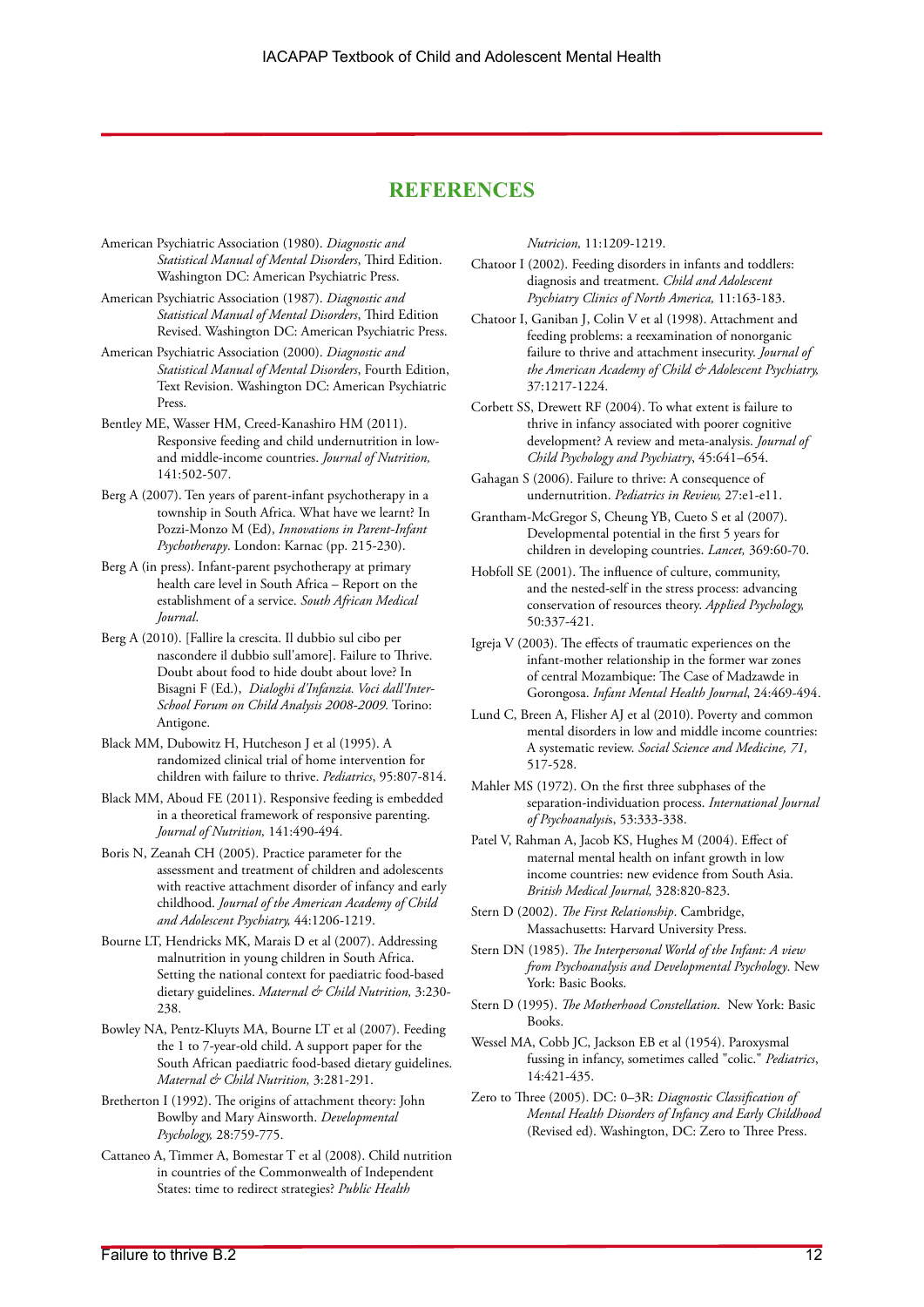

Failure to thrive B.2 13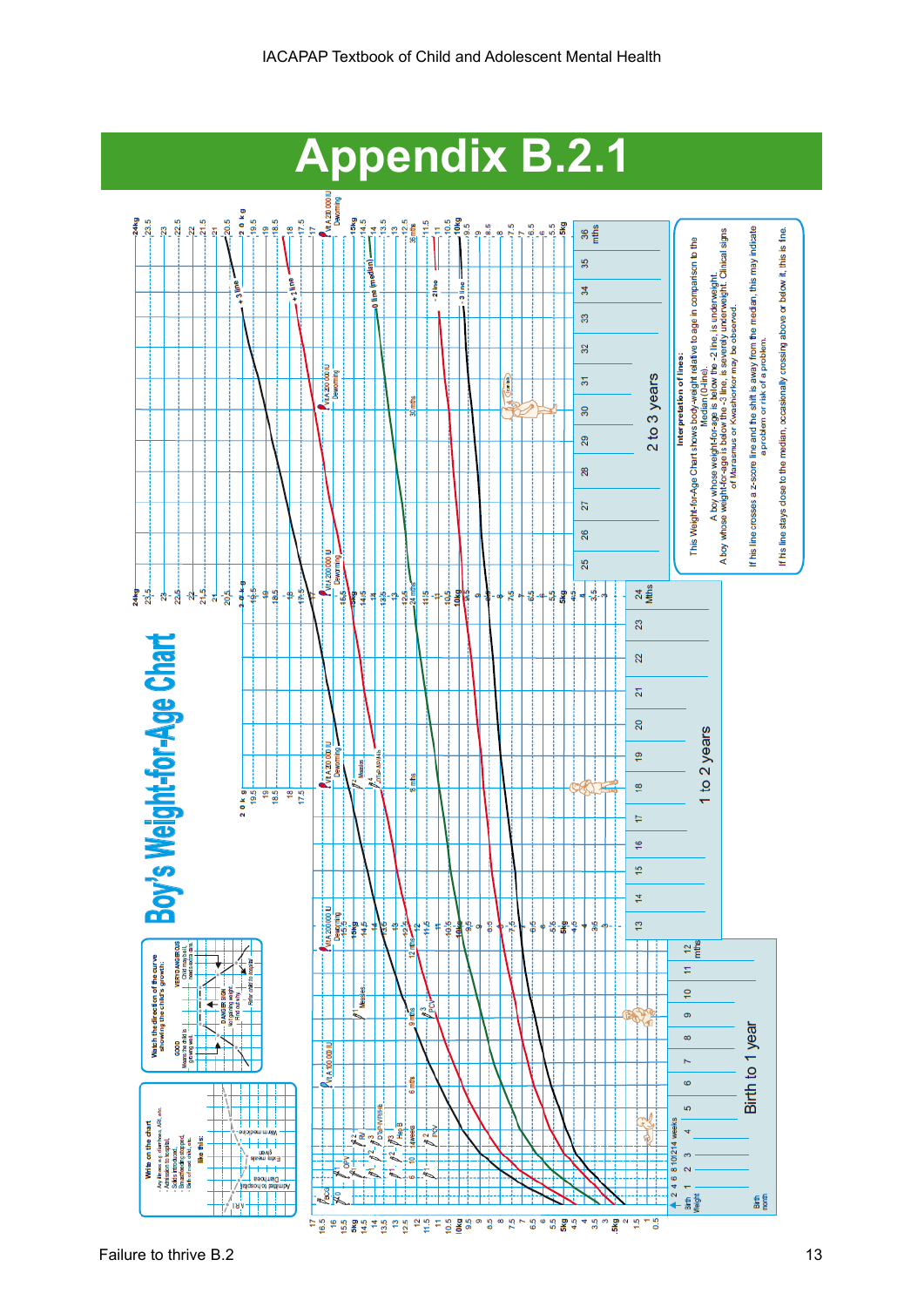# **Appendix B.2.2**

# **The Parent-Infant Relationship Global Assessment Scale**

PIR-GAS Ratings according to DC: 0-3 R

# *91-100 Well Adapted*

Mutual enjoyment without sustained distress or conflict

# *81-90 Adapted*

At times there may be conflict but it does not persist longer than a few days; interactions are mostly reciprocal and synchronous

## *71-80 Perturbed*

Some aspect in the overall functioning is less than optimal; child and parent may experience transient distress lasting up to a few weeks. The disturbance is limited to one domain of functioning

## *61-70 Significantly Perturbed*

Relationships are strained but still largely adequate. Conflicts are limited to one or two problematic areas. Both parent and child may expreince distress and difficulty for a month of more.

### *51-60 Distressed*

Conflict may spread across multiple domains of functioning and resolution is difficult. The developmental progress of the dyad seems likely to falter if the pattern does not improve

### *41-50 Disturbed*

The relationship is beginning to be overshadowed by problematic features. Dysfunctional patterns are more than transient, and developmental progress may temporarily be disrupted

### *31-40 Disordered*

Rigidly maladaptive interactions, conflicted interactions are evident. Developmental progress of the child is likely to be influenced adversely

### *21-30 Severely Disordered*

Relationships are severely compromised. Both parent and child are significantly distressed by the relationship itself. Interactive patterns seem to have been in place for a long time. Developmental progress of the child is influenced adversely and the child may lose previously acquired developmental skills

### *11-20 Grossly Impaired*

Relationships are dangerously disorganized and the infant is in imminent danger of physical harm

### *1-10 Documented maltreatment*

Documented neglect and physical or sexual abuse that is adversely affecting the child's physical and emotional development